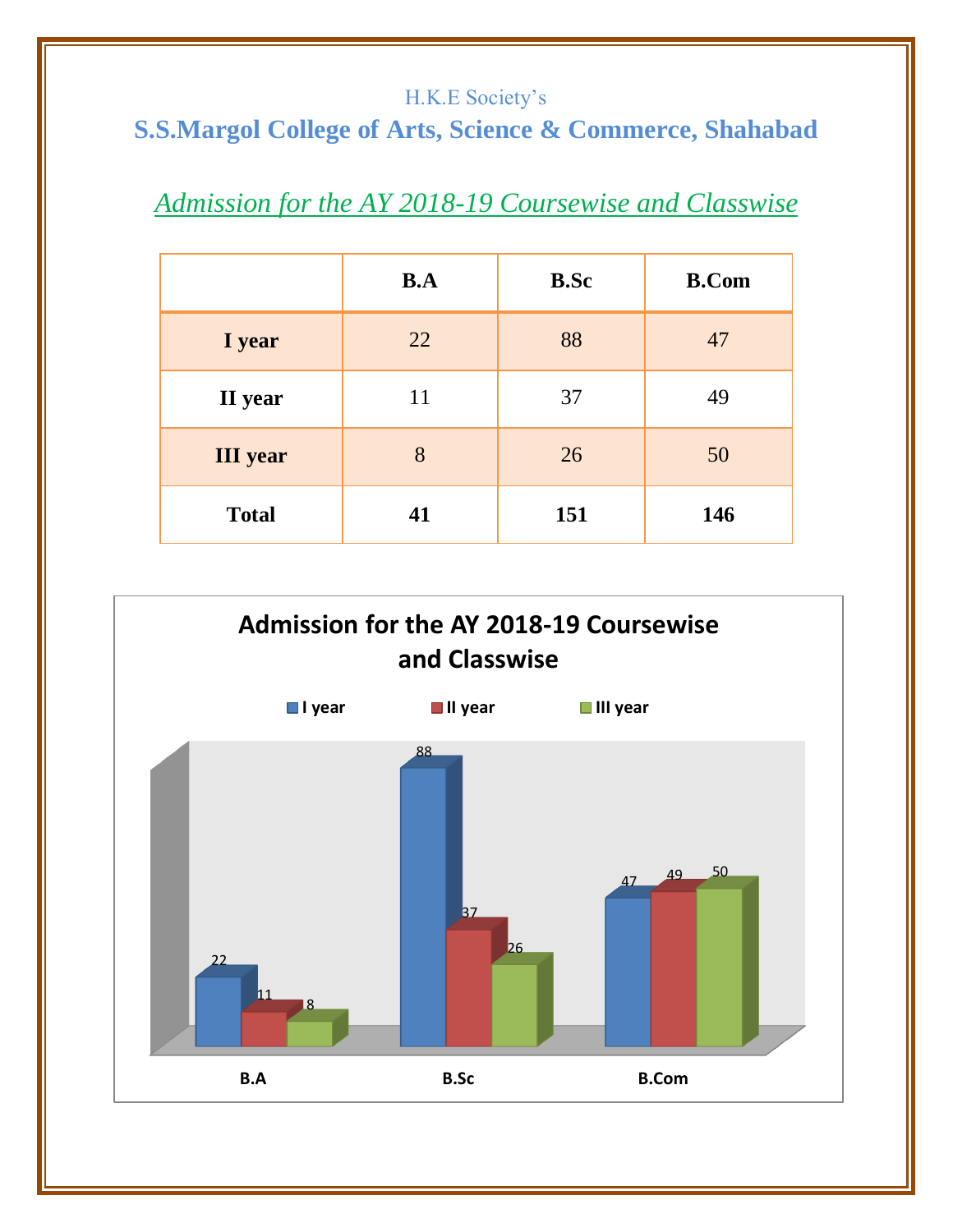#### H.K.E Society's **S.S.Margol College of Arts, Science & Commerce, Shahabad**

### *Admission for the AY 2018-19 B.A Classwise and Genderwise*

|              | <b>B.A I year</b> | <b>B.A II year</b> | <b>B.A III year</b> | <b>Total</b> |
|--------------|-------------------|--------------------|---------------------|--------------|
| <b>Boys</b>  | 12                | 6                  | $\overline{2}$      | 20           |
| <b>Girls</b> | 10                |                    | 6                   | 21           |
| <b>Total</b> | 22                | <b>11</b>          | 8                   | 41           |

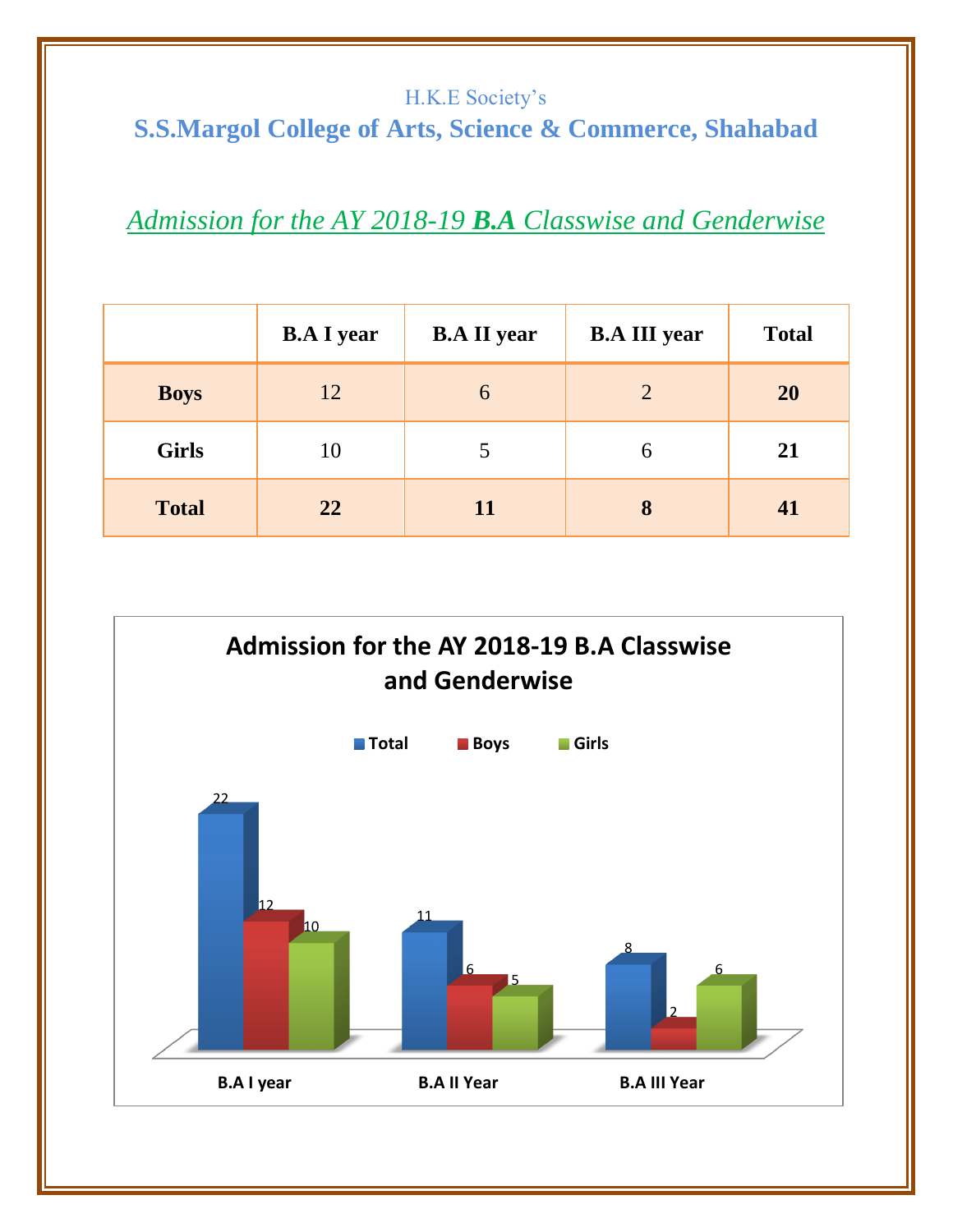### H.K.E Society's **S.S.Margol College of Arts, Science & Commerce, Shahabad**

### *Admission for the AY 2018-19 B.Sc Classwise and Genderwise*

|              | <b>B.Sc I year</b> | <b>B.Sc II year</b> | <b>B.Sc III year</b> | <b>Total</b> |
|--------------|--------------------|---------------------|----------------------|--------------|
| <b>Boys</b>  | 51                 | 12                  | $\overline{4}$       | 67           |
| <b>Girls</b> | 37                 | 25                  | 22                   | 84           |
| <b>Total</b> | 88                 | 37                  | 26                   | 151          |